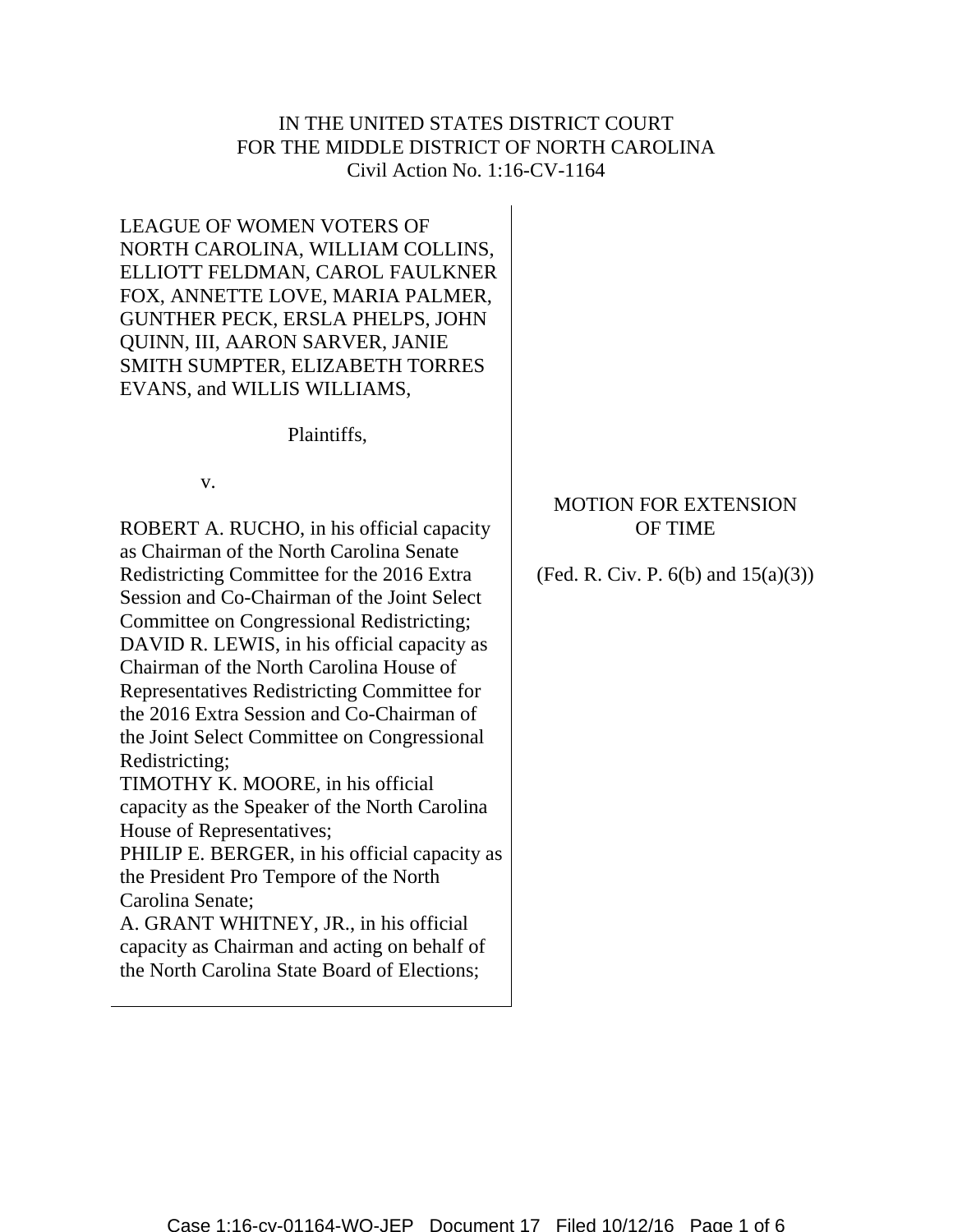## THE NORTH CAROLINA STATE BOARD OF ELECTIONS; and

THE STATE OF NORTH CAROLINA

i

Defendants.

**NOW COMES** defendants Robert A. Rucho, David R. Lewis, Timothy K. Moore, Philip E. Berger, A. Grant Whitney, Jr., the North Carolina State Board of Elections and the State of North Carolina<sup>[1](#page-1-0)</sup>, by and through undersigned counsel, and without waiving any defense available to them move the Court pursuant to Rule 6(b) of the Federal Rules of Civil Procedure to extend the time within which they must answer or otherwise respond to plaintiffs' complaint for an additional thirty-nine (39) days, up to and including 28 November 2016.

In support thereof, defendant shows the Court that:

1. On Thursday, 22 September 2016, plaintiffs filed their complaint against defendants in the United States District Court for the Middle District of North Carolina. By this action, plaintiffs challenge the congressional districting plan enacted by the North Carolina General Assembly on 19 February 2016.

2. On Friday, 23 September 2016, summonses were issued to defendants by the Court.

3. On Monday, 26 September 2016, the summonses and complaint were served on defendants A. Grant Whitney, Jr., the North Carolina State Board of Elections, and the State of North Carolina. As a result, these defendants are currently required to answer or otherwise respond to the complaint on or before 17 October 2016.

4. The time for these defendants to answer or otherwise respond to the complaint, which is presently due on or before 17 October 2016, has not yet expired.

5. On Monday, 26 September 2016, counsel for plaintiffs left a voicemail message for the undersigned indicating a desire to discuss the case. The undersigned returned the telephone call of plaintiffs' counsel first thing Tuesday morning, 27

<span id="page-1-0"></span><sup>1</sup> All defendants other than the North Carolina State Board of Elections and the State of North Carolina are sued in their official capacities only.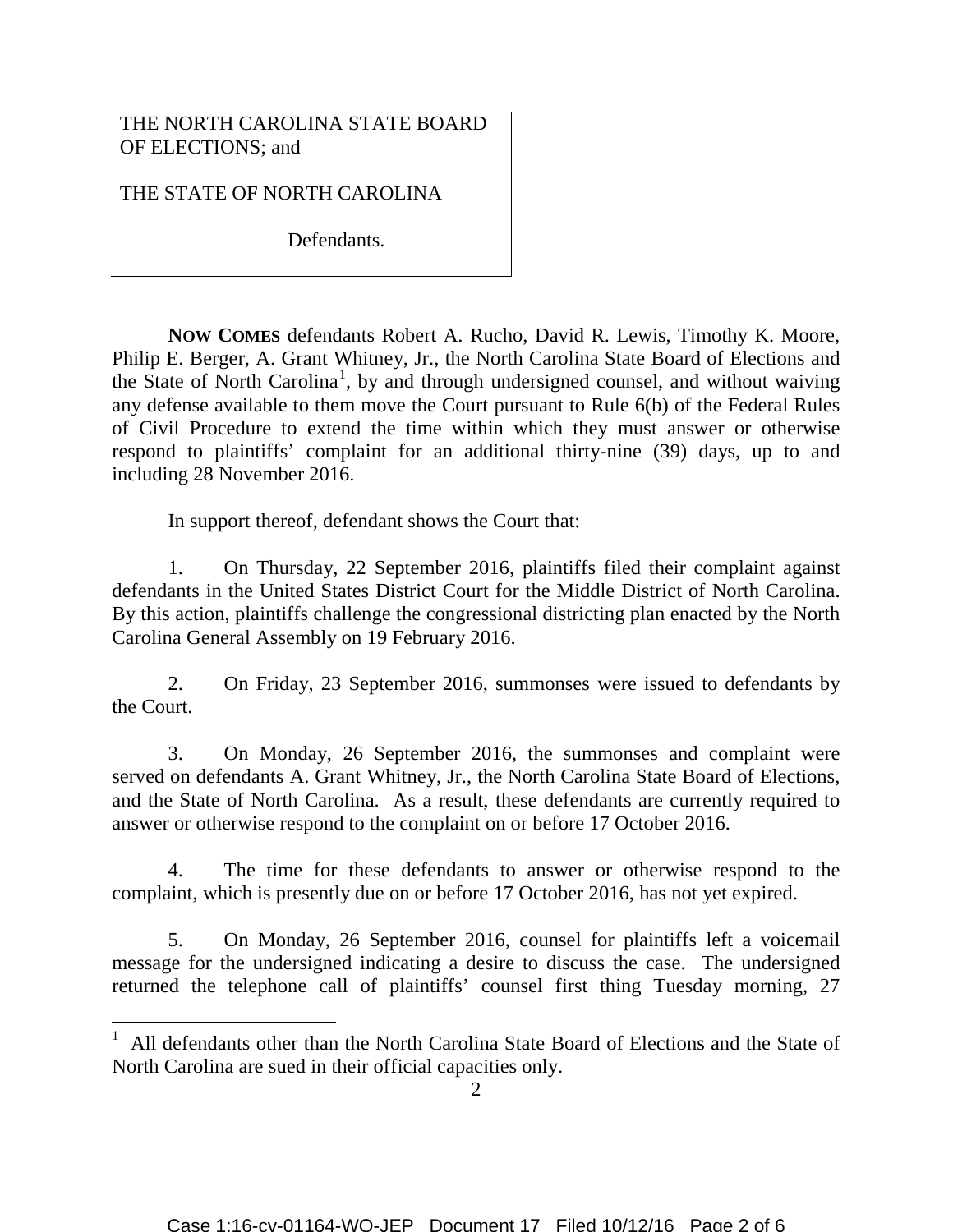September 2016, and left a voicemail message indicating that the undersigned assumed that plaintiffs' counsel wanted to know whether defendants would waive service pursuant to Rule 4(d) of the Federal Rules of Civil Procedure. The undersigned further indicated that he was authorized to waive service on behalf of defendants, and asked plaintiffs' counsel to let him know if there were other matters that needed to be discussed.

6. A few hours after leaving this voicemail message, the undersigned learned that process servers were at the Legislative Building in Raleigh to serve some of the individual defendants. The undersigned also learned for the first time that defendants A. Grant Whitney, Jr., the North Carolina State Board of Elections, and the State of North Carolina had been served the day before. The undersigned then sent plaintiffs' counsel an email inquiring about the process servers, and asking why defendants had not been allowed an opportunity to waive service. Plaintiffs' counsel responded by stating that plaintiffs were concerned about moving this case as quickly as possible and believed that there was a need to expedite service and response time.<sup>[2](#page-2-0)</sup> Plaintiffs' counsel further stated that plaintiffs therefore believed it was necessary to obtain personal service on defendants unless the undersigned or someone else was authorized to accept service on defendants' behalf. At that point, the undersigned immediately began inquiring of the defendants who had not yet been served whether he had authority to accept on their behalf.

7. On the evening of 27 September 2016, before the undersigned had received authority to accept service from all defendants who had not yet been served or communicated to plaintiffs' counsel that he had such authority, process servers went to the homes of defendants Philip E. Berger and David R. Lewis.

8. Upon learning that a process server had gone to defendant Berger's house, the undersigned emailed plaintiffs' counsel to express concern that attempts were being made to serve at their homes defendants who are members of the North Carolina General Assembly and who were sued only in their official capacities. The undersigned also expressed concern that plaintiffs had not allowed undersigned adequate time to determine whether he had authority to accept service for defendants who had not been served.<sup>[3](#page-2-1)</sup> Counsel for plaintiffs indicated that she would immediately try to stop process servers from continuing attempts to serve defendants and would await word from the undersigned the next day as to whether he was authorized to accept service. The process

i

<span id="page-2-0"></span> $2^2$  Defendants note that this action was filed over seven (7) months after enactment of the challenged congressional districting plan.

<span id="page-2-1"></span><sup>&</sup>lt;sup>3</sup> Because defendants A. Grant Whitney, Jr., the North Carolina State Board of Elections and the State of North Carolina had been served on Monday, 26 September 2016, the countdown on the time for a joint response by defendants to the complaint had already begun to run.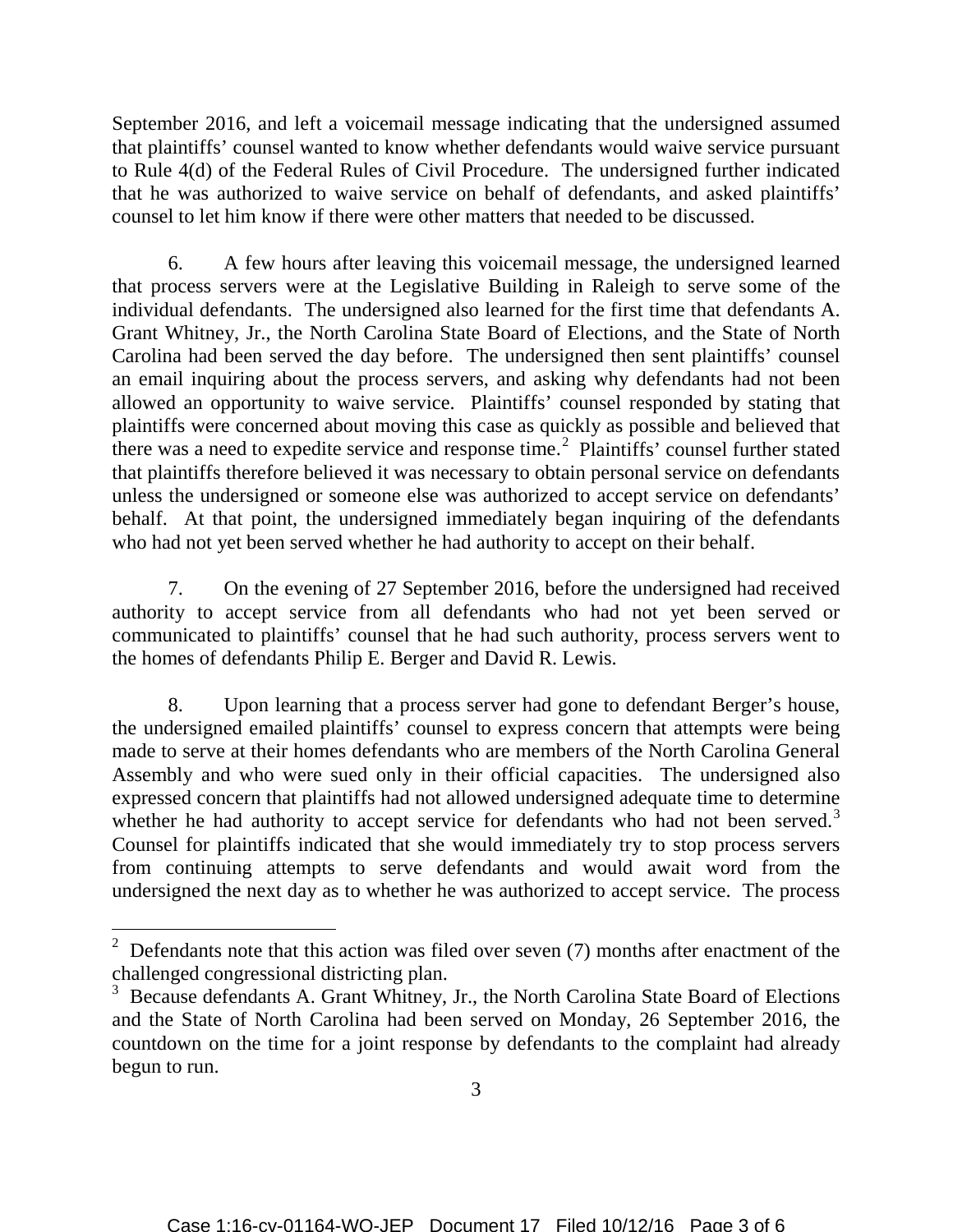server at defendant Berger's home did not in fact serve him. Plaintiffs' counsel was unable to contact the process server attempting to serve defendant Lewis, and defendant Lewis was served by leaving the summons and a copy of the complaint with a family member at his home in Harnett County at approximately 10:00 P.M.

9. On the morning of Wednesday, September 28 2016, the undersigned informed plaintiffs' counsel that he was authorized to accept service on behalf of defendants who had not yet been served. The undersigned in fact accepted service on behalf of those defendants later that day.

10. Defendant has not previously requested an extension of time to serve an answer or otherwise respond to the complaint.

11. Had plaintiff requested waiver of service as contemplated by Rule 4(d) of the Federal Rules of Civil Procedure, defendant would have had sixty (60) days rather than twenty-one (21) days in which to answer or other respond to the complaint.

12. Defendants, and their counsel, are currently involved in numerous matters related to the 2016 General Election. In addition, they are engaged in other electionrelated litigation, including another action that challenges the 2016 congressional districting plan on grounds of partisan gerrymandering: *Common Cause v. Rucho* (M.D.N.C. No. 1:16-cv-1026, filed 5 August 2016). An answer or other responsive pleading in that action is currently due on 31 October 2016. While *Common Cause* raises claims similar to the claims raised in this action, additional time is still needed, especially in light of the imminence of the 2016 General Election, to evaluate the allegations specific to this action, consult with the defendants and to determine the appropriate response.

13. The undersigned has conferred with counsel for plaintiff, who has indicated that plaintiffs do not consent to this motion.

**WHEREFORE**, defendants respectfully pray that the Court extend the date by which they must answer or otherwise respond to plaintiffs' complaint by thirty-nine (39) days, up to and including 28 November 2016.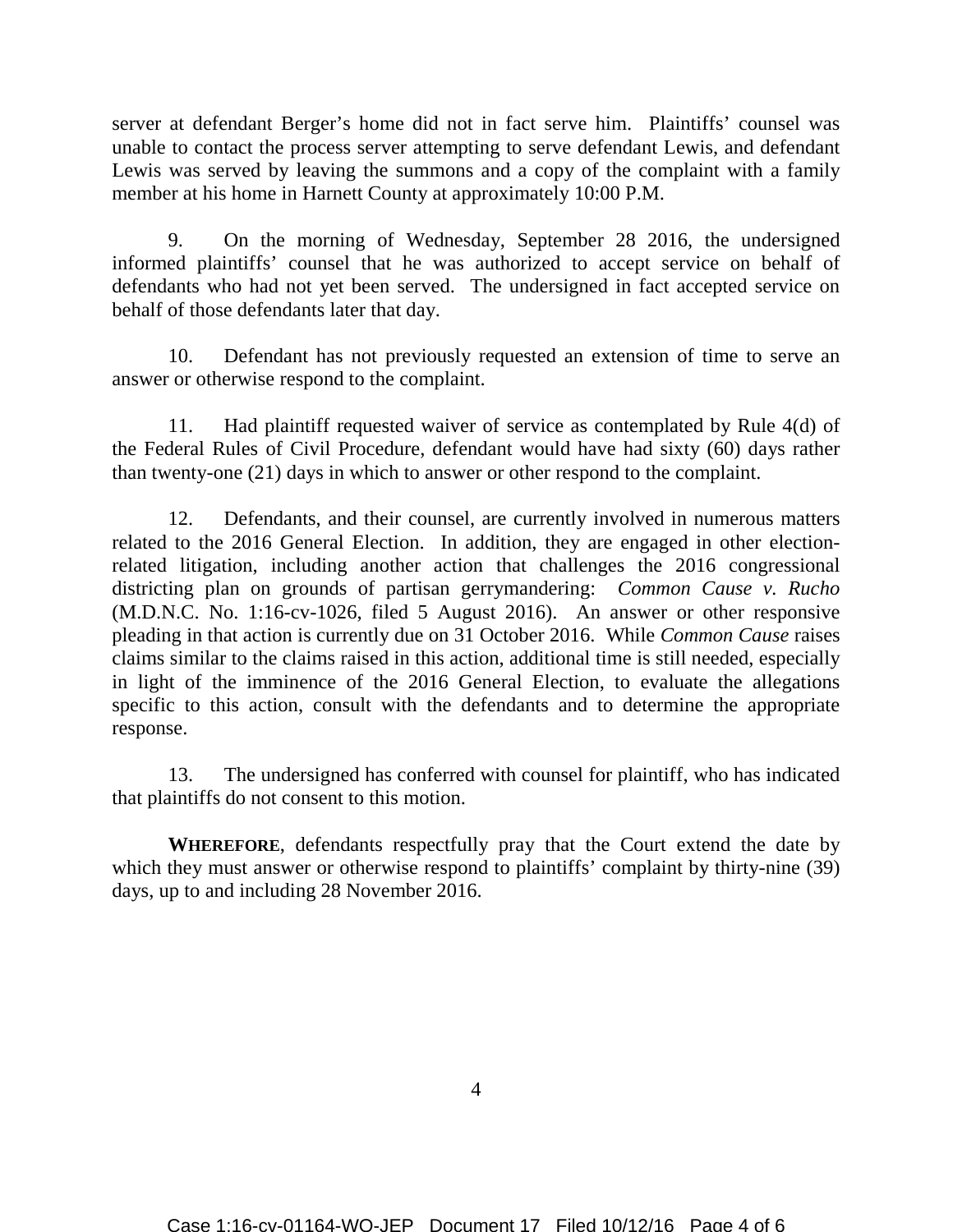This the  $12<sup>th</sup>$  day of October, 2016.

#### NORTH CAROLINA DEPARTMENT OF JUSTICE

/s/ Alexander McC. Peters Alexander McC. Peters Senior Deputy Attorney General State Bar No. 13654 Email: apeters@ncdoj.gov

James Bernier, Jr. Assistant Attorney General State Bar No. 45869 Email: jbernier@ncdoj.gov

North Carolina Department of Justice Post Office Box 629 Raleigh, North Carolina 27602 Tele. No.: (919) 716-6900 Fax No.: (919) 716-6763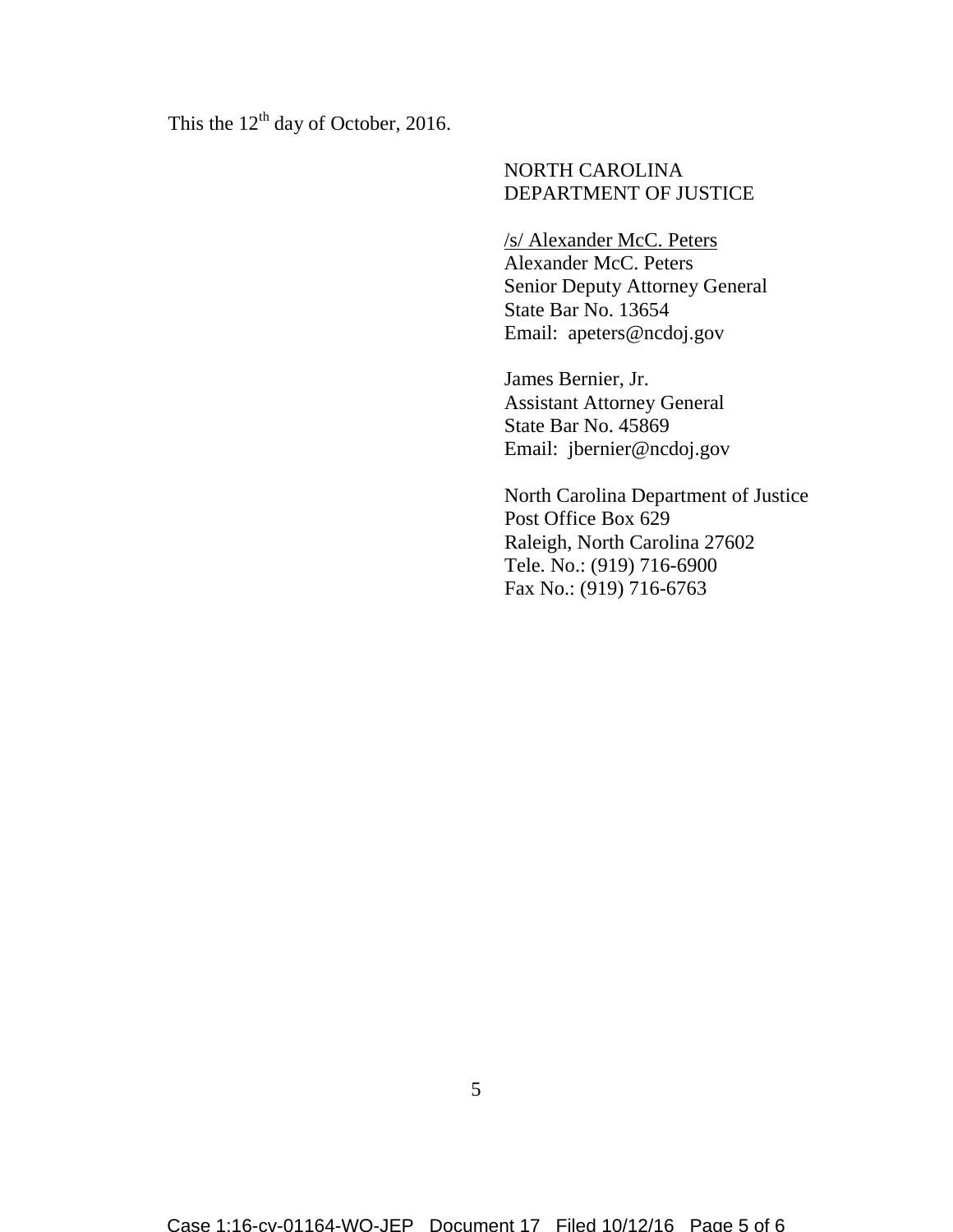### **CERTIFICATE OF SERVICE**

I certify that on 12 October 2016, I electronically filed the foregoing MOTION FOR EXTENSION OF TIME and Proposed ORDER with the Clerk of Court using the CM/ECF system which will send notification of such filing to all counsel and parties of record.

This the  $12<sup>th</sup>$  day of October, 2016.

/s/ Alexander McC. Peters Alexander McC. Peters Senior Deputy Attorney General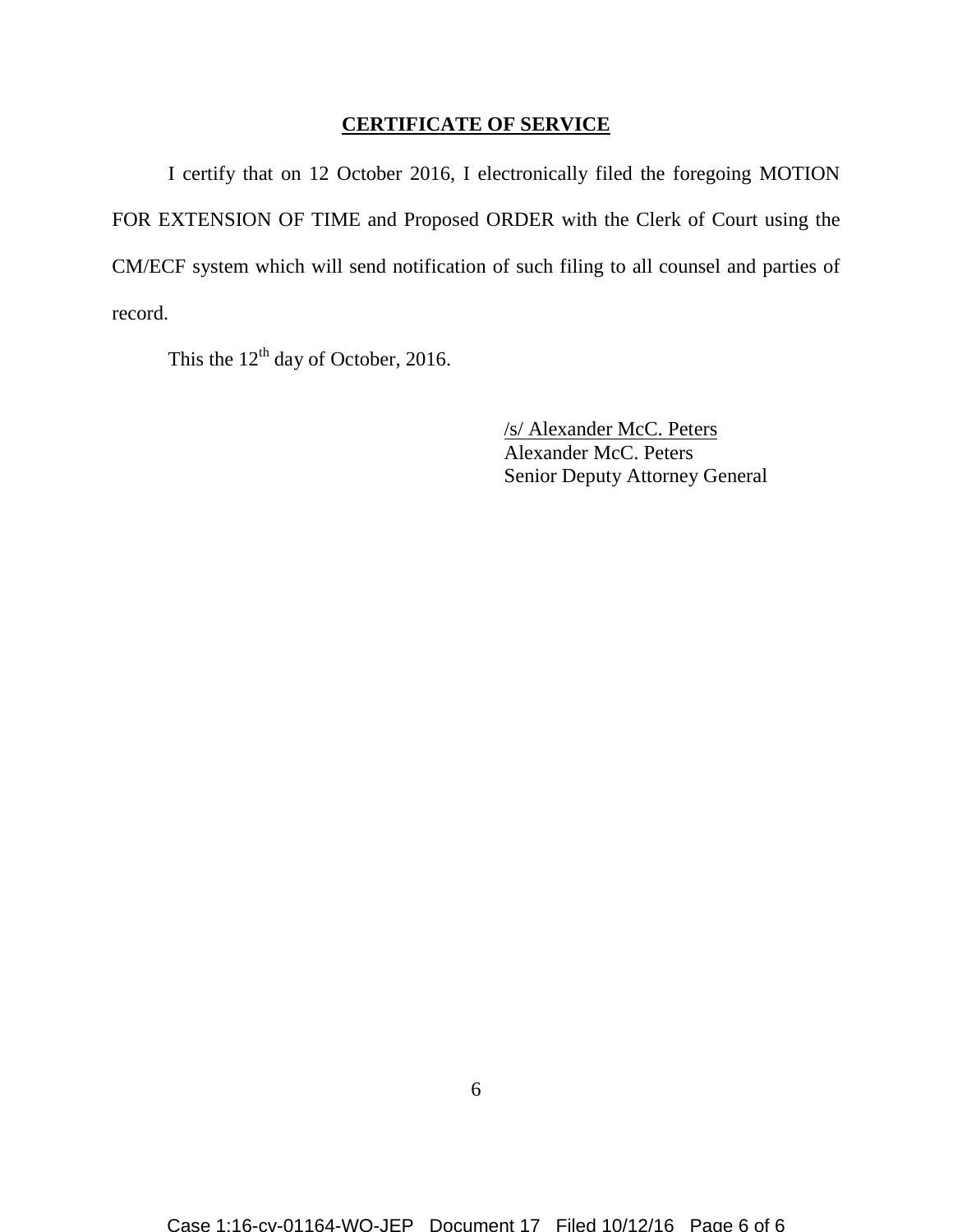# IN THE UNITED STATES DISTRICT COURT FOR THE MIDDLE DISTRICT OF NORTH CAROLINA Civil Action No. 1:16-CV-1164

LEAGUE OF WOMEN VOTERS OF NORTH CAROLINA, WILLIAM COLLINS, ELLIOTT FELDMAN, CAROL FAULKNER FOX, ANNETTE LOVE, MARIA PALMER, GUNTHER PECK, ERSLA PHELPS, JOHN QUINN, III, AARON SARVER, JANIE SMITH SUMPTER, ELIZABETH TORRES EVANS, and WILLIS WILLIAMS,

Plaintiffs,

v.

ROBERT A. RUCHO, in his official capacity as Chairman of the North Carolina Senate Redistricting Committee for the 2016 Extra Session and Co-Chairman of the Joint Select Committee on Congressional Redistricting; DAVID R. LEWIS, in his official capacity as Chairman of the North Carolina House of Representatives Redistricting Committee for the 2016 Extra Session and Co-Chairman of the Joint Select Committee on Congressional Redistricting; TIMOTHY K. MOORE, in his official capacity as the Speaker of the North Carolina House of Representatives; PHILIP E. BERGER, in his official capacity as the President Pro Tempore of the North Carolina Senate;

A. GRANT WHITNEY, JR., in his official capacity as Chairman and acting on behalf of the North Carolina State Board of Elections;

ORDER